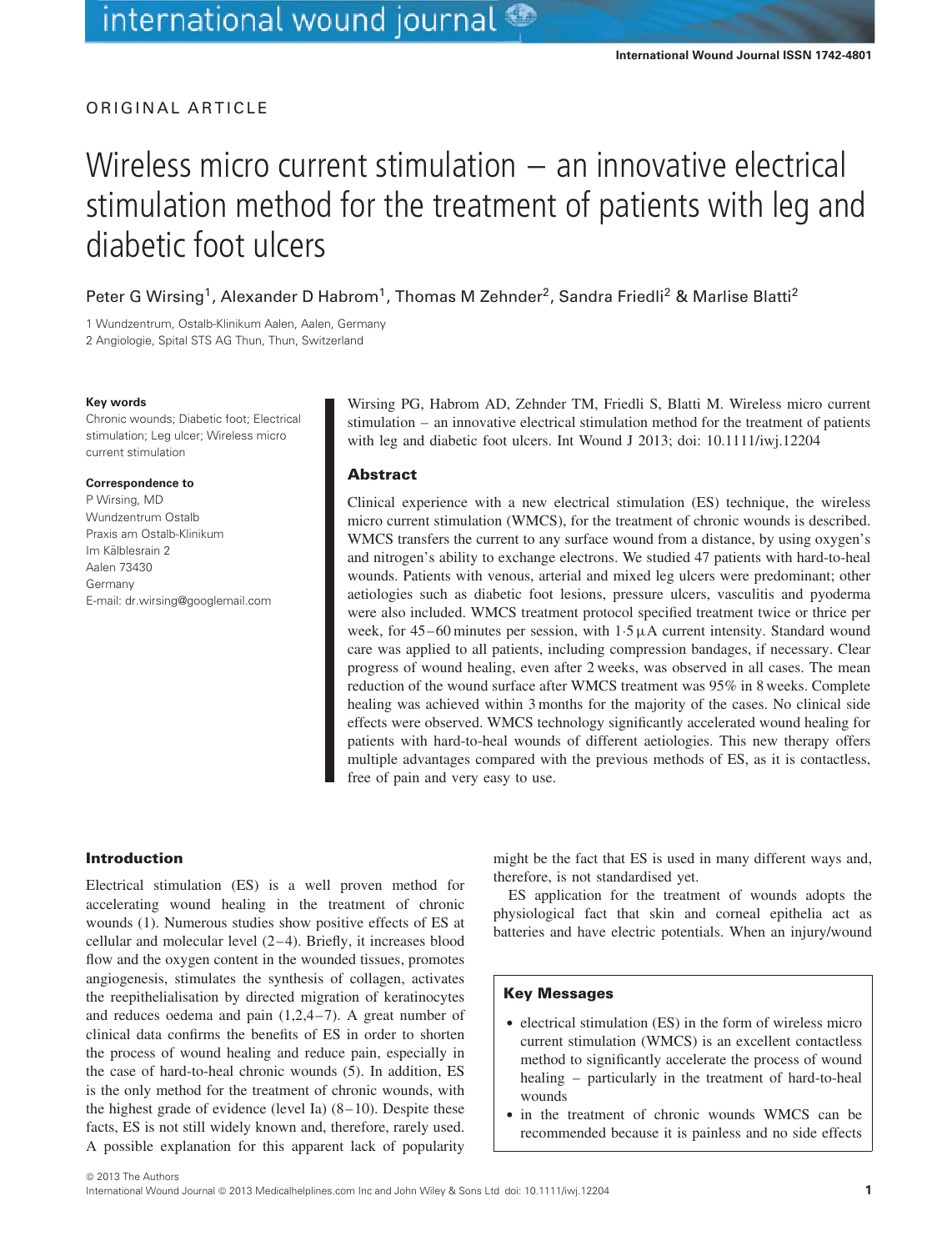- the wound area to cover is up to 50 times larger than in previous ES methods – multiple adjacent wound areas can be treated together time saving in one session
- even after one week of treatment in almost all cases a progress in wound healing can be seen

occurs in the epithelium, an electric leak occurs that shortcircuits the skin battery, allowing current to flow out of the wound, giving the 'current of injury'. This change sends signals to the healing epithelial cells to migrate into the wound, initiating the body's own healing processes (1,2). After the healing of the epithelial layer, no more current flow is detectable. As part of a wound healing disorder the current flow changes and may even subside completely. ES is applied as an external method to restart the wound-healing process by mimicking the 'current of injury'.

ES is traditionally performed by applying on the tissue pin or dressing electrodes connected by cables to a current-generating device. In contrast, wireless micro current stimulation (WMCS) technology is an innovative, simple, non-invasive, pain-free method to transfer current wirelessly to the wound by using oxygen's and nitrogen's ability to donate electrons. The charged particles create a direct current (DC) of very low intensity. With no physical contact to the wound thanks to its spray effect, it offers a radical advantage compared with other currently used ES techniques  $(11-14)$ . The application of WMCS in medical cases has already been reported  $(11–14)$ . However, we here present its application in a relatively large number of patients for the first time and we suggest the potentially beneficial effect of its usage as a first-line therapy for hard-to-heal wounds.

#### **Materials and methods**

The WMCS device (Wetling, Fredensborg, Denmark) was used in the therapies. It works by transferring distantly lowintensity electric current to the patients. The patient has to be part of an electrical circuit and, for this reason, has to be connected with the device through a wrist strap wire as shown in Figure 1 (usually placed on the patient's intact skin, far away from the wound, e.g. in case of leg ulcers it is normally placed at the wrist joint) (11).

A control box permits the adjustment of the current  $(1.5-4.0 \,\mu\text{A})$  and treatment duration. The intensity was set to  $1.5 \mu A$  for all the therapies and the distance from the head of the device to any wound was 12–15 cm. The treatment surface covered is about  $400 \text{ cm}^2$ , which can be increased by moving away the head of the device from the wound. If the head of the device is too far from the wound area for the transferred electric effect to reach the patient, there is a continuous warning tone. The charged particles create a DC of very low intensity.

Two wound centres, one in Aalen (Germany) and the second in Thun (Switzerland), developed this therapy and used the 'treatment algorithm of chronic wounds with WMCS therapy' as shown in Figure 2.



**Figure 1** Instrumentation set-up.



**Figure 2** Treatment algorithm of chronic wounds with wireless micro current stimulation (WMCS) therapy.

The recommended treatment time is set to 45 minutes, so it is important that the patient lies or sits comfortably because the wound position relative to the WMCS device should remain steady throughout the treatment. All the participants were outpatients, were informed about the treatment and agreed to participate.

Before starting WMCS therapy, the wounds were examined and the wound cause was treated optimally. All principles of modern wound care or management were applied (pain management, examination of the skin surrounding the wound, taking a swab in case of infection and evaluating wound exudates). In both wound centres the WMCS therapy was combined with compression therapy in the case of venous leg ulcers, while in pressure ulcers it was combined with decompression as much as possible. Normally hydroactive wound dressings were used, including silver dressings; advanced wound therapeutics (growth factors, protease modulating matrix dressings, etc.) were avoided. All stages of wound healing were treated. Both appropriate cotreatment of the underlying diseases and sufficient pain therapy were deemed very important. In our experience, the only contraindication for WMCS was the presence of an acute inflammation or of a severely infected wound. Before starting WMCS therapy necrotic tissue was removed completely as well as fibrin or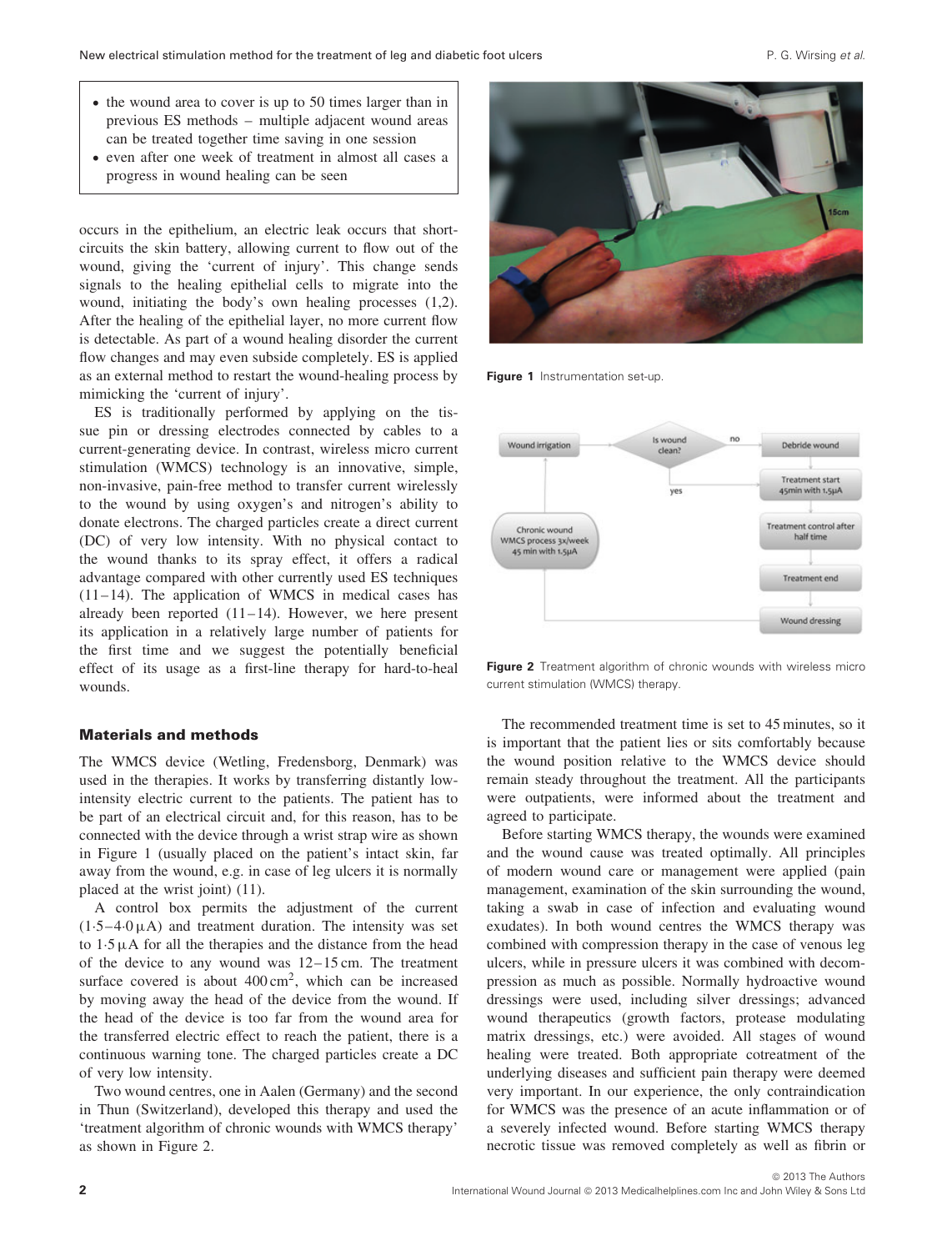

Figure 3 Monthly area reduction in percent before and after wireless micro current stimulation (WMCS) therapy.

other coverings. Only patients with so called 'hard-to-heal wounds' were treated, which means that the wound existed for a long time and did not respond to standard wound treatment. Pictures of the wound were taken regularly with a digital camera and the wound area was measured in mm2 by using Synedra View 3® (Synedra Information Technologies GmbH, Innsbruck, Austria).

In both wound centres 47 patients were treated during the period of July 2011 to December 2012; patient age ranged 39–91 years (mean 72 years), and 22 were men and 25 women. These were patients with venous, arterial and mixed leg ulcers (28 patients), diabetic foot lesions (6 patients), pressure ulcers (3 patients), posttraumatic lesions (3 patients), decubitus (2 patients), pyoderma (2 patients), vasculitis (1 patient) and ulcer martorell (1 patient). The most common underlying diseases were diabetes mellitus, peripheral arterial disease, chronic venous insufficiency, coronary heart disease, hypertension and lymph oedema. The duration of the lesions before starting WMCS therapy was between 3 months and 11 years (median 10 months).

Check-up of the patients was performed at the start, after 2 weeks (day  $14-16$ ), 4 weeks (day  $28-35$ ), 6 weeks (day 42–50), 8 weeks (day 56–60) and 12 weeks (day 84), sometimes even later. The mean duration of treatment was 45 days. The area of ulcers at the beginning of treatment was 50–4225 mm<sup>2</sup> (mean 743 mm<sup>2</sup>, median 278 mm<sup>2</sup>).

All patients were treated by a specialised wound nurse; at least once a week the patients had a consultation with



**Figure 4** Reduction of wound size (%) in all patients under wireless micro current stimulation (WMCS).

the respective physician. Sterile gauze was mainly used as wound dressing. In case of dressing changes after ≥2 days, hydroactive wound dressings were used.

## **Results**

#### **Findings**

One to two weeks after WMCS therapy, a clear progression of wound healing was observed for all patients with the main observation being the restarting of wound healing with an extensive reduction of the wound area. In most cases, within 3 months or even less, complete healing could be achieved. Even in so-called 'non-treatable patients' a progression of the wound healing was shown when using the WMCS therapy. Severe side effects or complications did not appear during or after treatment; no burns or any other severe complication were reported by the patients. In very rare individual cases, a short, very smooth, burn filling was reported, but analgesics or other medications were never required. In these cases, a light redness of the tissue surrounding the wound was observed, which disappeared within a few hours.

In the first two (female) patients in Aalen Wound Centre, the WMCS therapy was terminated after three and six sessions, respectively, as the preexisting intense infection of the longstanding and very painful leg ulcers did not improve and the patients refused further treatment. In Thun Wound Centre, in one case the WMCS therapy was not successful also due to a severe wound infection; in three very old patients no improvement was observed because of a fixed fibrin layer



**Figure 5** Wound at (A) treatment start (875 mm<sup>2</sup>), (B) after 4 weeks (630 mm<sup>2</sup>) and (C) after 10 weeks (251 mm<sup>2</sup>).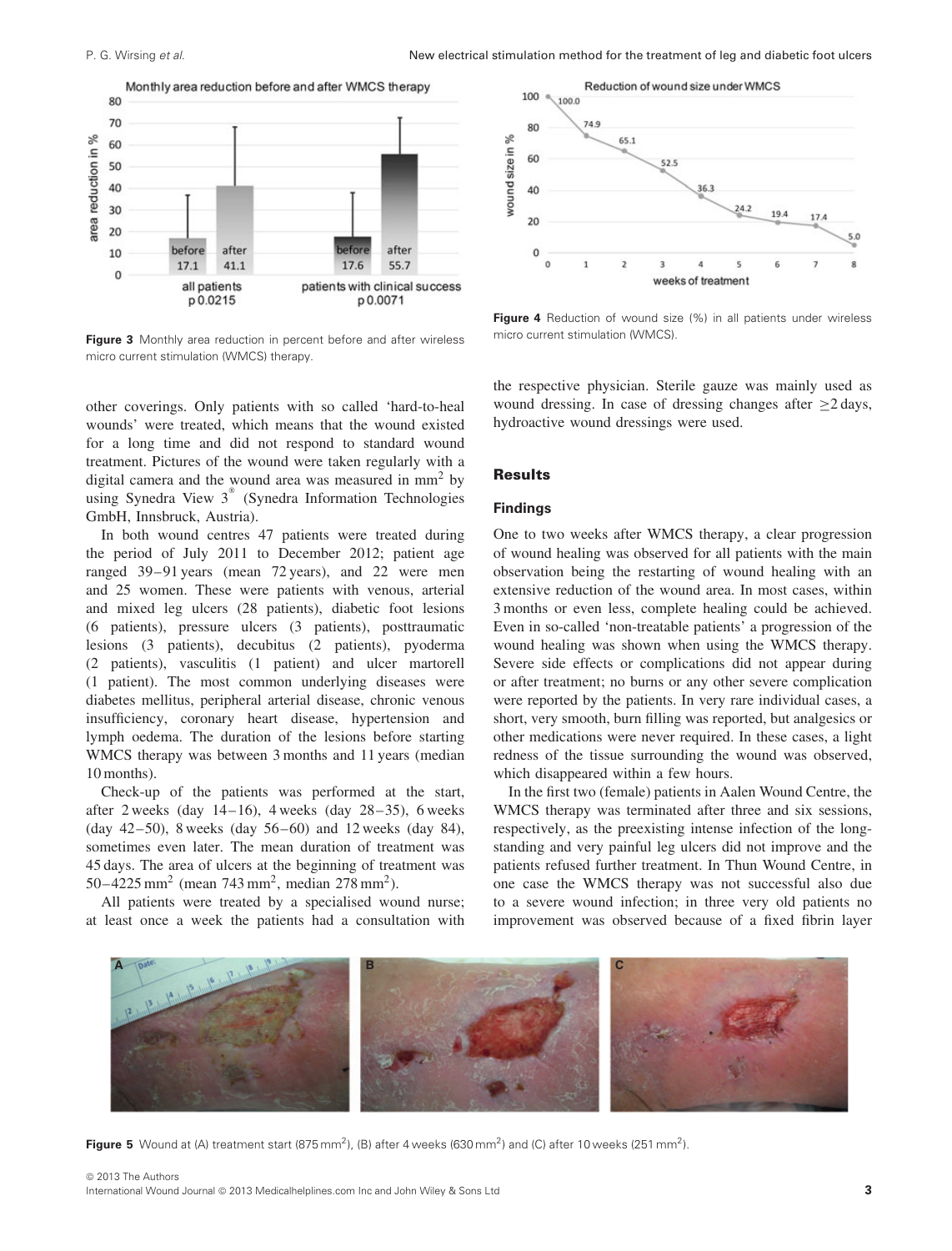

**Figure 6** Reduction of wound size (mm<sup>2</sup>) under wireless micro current stimulation (WMCS) in patient 1.



**Figure 8** Reduction of wound size (mm<sup>2</sup>) under wireless micro current stimulation (WMCS) in patient 2.

which was covering the wound completely and could not be removed without surgery.

In all other cases an essential improvement of the arterial blood flow could be seen independent of the cause of ulcer; the same was also observed in patients with a severe arterial occlusive disease or a diabetic microangiopathy and/or macroangiopathy. In addition, a clear reduction of bacterial burden was observed, even after just a few days of treatment. After only one session of treatment a contraction of the wound edge was observed. High rates of treatment (three times a week) resulted in a proportionally faster improvement of the wound situation and an earlier success was achieved. Patients who complained about wound pain during the change of the dressings prior to using WMCS, could bear the WMCS therapy and the following dressing changes without any pain. This shows that WMCS therapy reduces wound pain substantially.

The analysis performed by using digital wound area measurement of all patients before starting WMCS therapy showed an average area reduction of  $17.1 \pm 19.4\%$  per month. After WMCS therapy, the monthly wound area reduction was  $41.1 \pm 27.3\%$  ( $P = 0.0215$ ). When cases with a clinical benefit were analysed, the corresponding values were  $17.6 \pm 20.3\%$ and  $55.7 \pm 16.9\%$  ( $P = 0.0071$ , Figure 3). It is observed that the WMCS therapy caused a threefold acceleration of the wound healing process. The mean reduction of the wound area after 8 weeks of treatment with WMCS was 95% (Figure 4).

## **Case Studies**

#### **Patient 1: male, 84 years, peripheral artery disease stage IV**

A vascular patient with no prospect for arterial reconstruction or interventional procedure to improve the arterial blood flow.

## Accompanying diseases, such as anaemia, hyperuricaemia, renal failure stage III and chronic venous insufficiency, were treated optimally. Modern wound dressings had been used for long time without improving the wound situation. There was no alternative for the treatment of the leg ulcer, which appeared 15 months ago (Figures 5 and 6).

#### **Patient 2, male, 74 years, diabetic foot**

A diabetic foot patient with an increasing pressure ulcer plantar at the forefoot, accompanied by an extreme deformation of the right foot (club foot or talipes equinovarus), adjusted however by using insoles. It was not possible to achieve a sufficient decompression. Accompanying diseases, such as diabetes mellitus and a severe arterial occlusive disease, were treated optimally (Figures 7 and 8).

#### **Patient 3, female, 86 years, venous leg ulcer**

A patient with a hard-to-heal ulcer of the right lower leg persisting for 7 months owing to a severe post thrombotic syndrome. No diabetes or peripheral artery disease was diagnosed. All previous therapies, including compression bandages, vacuum-assisted wound closure and zinc paste bandage had failed. The WMCS therapy started in combination with strong short stretch bandages (Figures 9 and 10).

#### **Discussion**

ES in the form of WMCS is an excellent method to significantly accelerate the process of wound healing. WMCS has a huge potential to treat hard-to-heal wounds as well



**Figure 7** Wound at (A) treatment start (164 mm<sup>2</sup>), (B) after 6 weeks (140 mm<sup>2</sup>) and (C) after 16 weeks (120 mm<sup>2</sup>).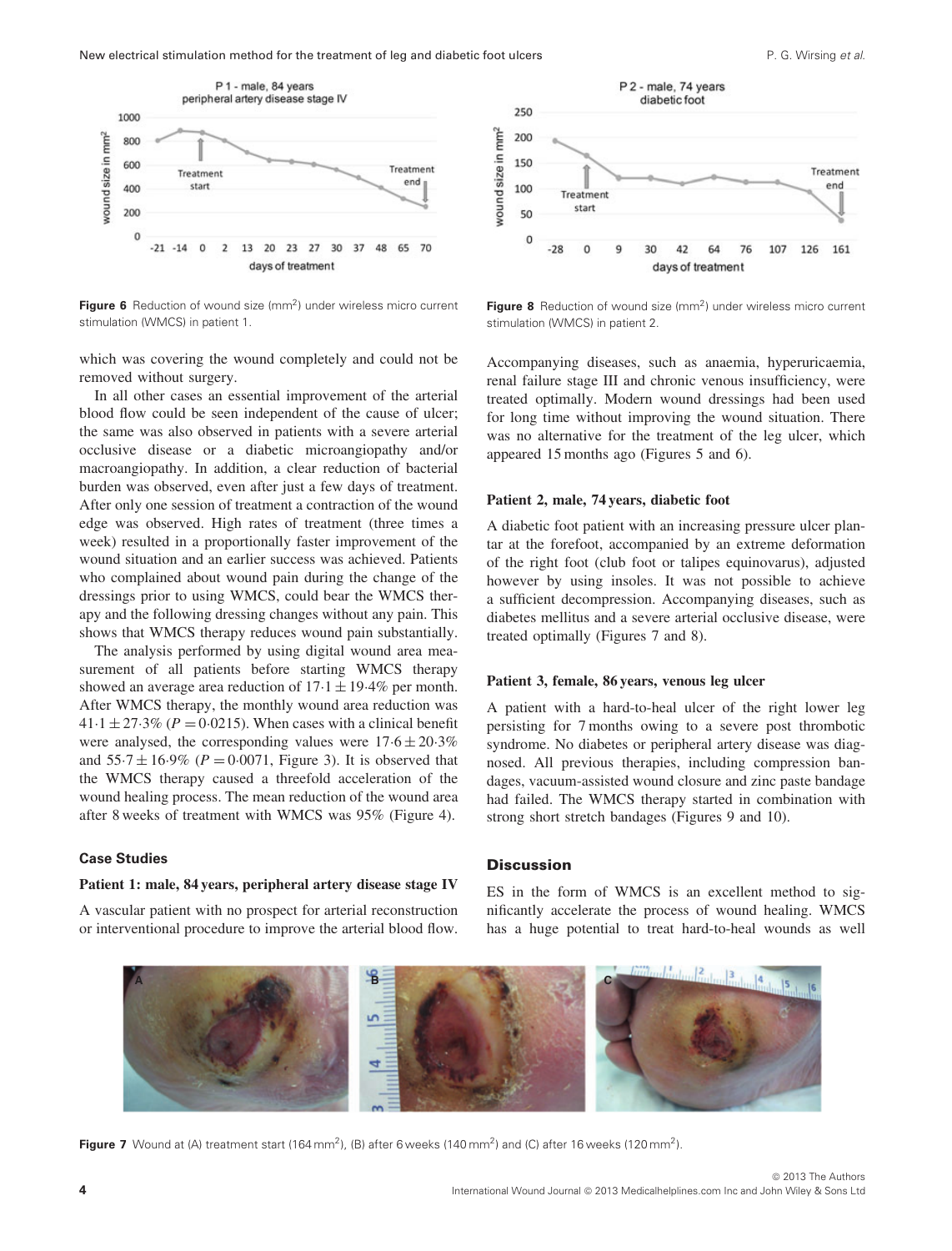

**Figure 9** Wound at (A) treatment start (525 mm<sup>2</sup>), (B) after 4 weeks (265 mm<sup>2</sup>) and (C) after 16 weeks (190 mm<sup>2</sup>).



**Figure 10** Reduction of wound size (mm<sup>2</sup>) under wireless micro current stimulation (WMCS) in patient 3.

#### **Table 1** Advantages of the WMCS method

Non-invasive contactless treatment

Free of pain

Excellent tolerability – treatment with no essential side effects

First positive effects can be seen already 1 week after starting treatment Treatment can be carried out in combination with other applied methods Reduced risk of infections

Different areas are treatable in one session – time saving for patients and medical staff

Device easy in its transportation and application

WMCS, wireless micro current stimulation.

as to heal chronic wounds in general. Therefore, we see the use of WMCS in pressure ulcers, venous-, arterial- and mixed-leg ulcers and diabetic foot ulcers, especially in cases of existing severe accompanying diseases. An extraordinary inflammation and infection of the wound should be treated by fully tested antibiotics before starting the WMCS treatment. Necrotic tissue and coverings must be removed before WMCS is started.

Generally, contraindications for WMCS are pregnancy, any implanted electrical device, any treatment with metal ion-containing wound-care products, malignancy close to the wound, epilepsy or other neuro-excitatory diseases and overshoot-granulation (rough) tissue of the wound.

The WMCS therapy has multiple advantages in comparison to previous methods of ES and other common methods in the treatment of chronic wounds (Table 1).

After our experiences, an obvious improvement or a clear progression of healing of chronic wounds and a significant reduction of pain (even within 1–2 weeks of the first application) when using the WMCS method were observed. Further testing and comparative controlled studies are necessary to confirm this.

## **Acknowledgements**

The WMCS device was provided free of charge by Wetling Denmark.

The authors have declared no conflicting interests to publish this manuscript.

### **References**

- 1. Kloth LC. Electrical stimulation for wound healing: a review of evidence from in vitro studies, animal experiments, and clinical trials. *Int J Low Extrem Wounds* 2005;**4**:23–44.
- 2. Zhao M, Song B, Pu J, Wada T, Reid B, Tai G, Wang F, Guo A, Walczysko P, Gu Y, Sasaki T, Suzuki A, Forrester JV, Bourne HR, Devreotes PN, McCaig CD, Penninger JM. Electrical signals control wound healing through phosphatidylinositol-3-OH kinase-γ and PTEN. *Nature* 2006;**442**:457–60.
- 3. Cho MR, Thatte HS, Lee RC, Golan DE. Integrin-dependent human macrophage migration induced by oscillatory electrical stimulation. *Ann Biomed Eng* 2000;**28**:234–43.
- 4. Bourguignon GJ, Bourguignon LY. Electric stimulation of protein and DNA synthesis in human fibroblasts. *FASEB J* 1987;**1**:398–402.
- 5. Goldman RJ, Brewley BI, Golden MA. Electrotherapy reoxygenates inframalleolar ischemic wounds on diabetic patients: a case series. *Adv Skin Wound Care* 2002;**15**:112–20.
- 6. Zhao M, Pu J, Forrester JV, McCaig CD. Membrane lipids, EGF receptors, and intracellular signals colocalize and are polarized in epithelial cells moving directionally in a physiological electric field. *FASEB J* 2002;**16**:857–9.
- 7. Ong P, Laatsch L, Kloth L. Antibacterial effects of a silver electrode carrying microamperage direct current in vitro. *J Clin Electrophysiol* 1994;**6**:14–8.
- 8. Junger M, Arnold A, Zuder D, Stahl HW, Heising S. Local therapy and treatment costs of chronic, venous leg ulcers with electrical stimulation (Dermapulse): a prospective, placebo-controlled, double blind trial. *Wound Repair Regen* 2008;**16**:480–7.
- 9. Houghton PE, Kincaid CB, Lovell M, Campbell KE, Keast DH, Woodbury MG, Harris KA. Effect of electrical stimulation on chronic leg ulcer size and appearance. *Phys Ther* 2003;**83**:17–28.
- 10. Herberger K, Kornek T, Debus ES, Diener H, Augustin M. Electrotherapy of chronic wounds: evidence of clinical effectiveness and benefit. *Wound Manage* 2011;**2**:86–93.